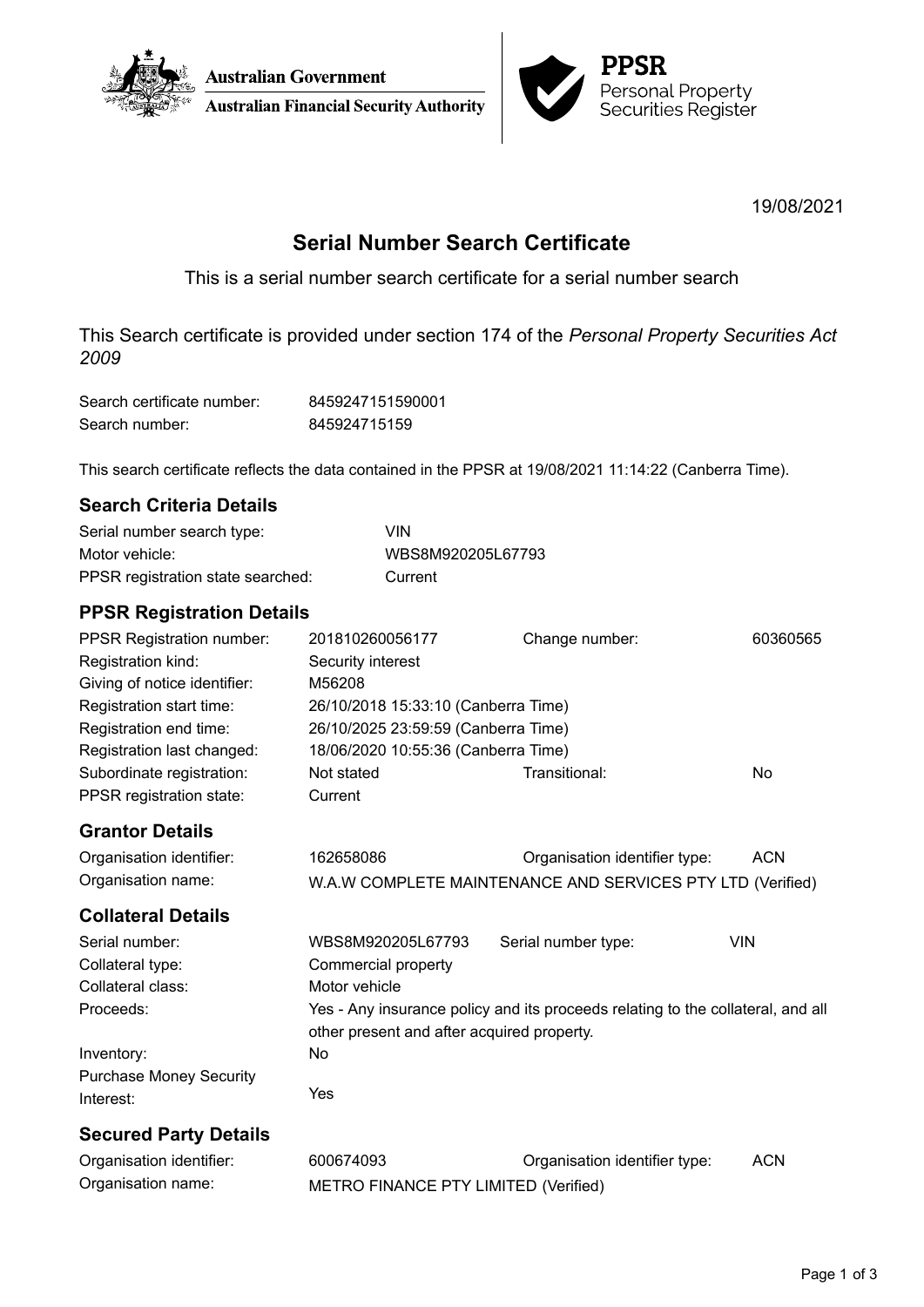## **Address for Service**

| Contact name:     | <b>Customer Service</b>   |      |  |
|-------------------|---------------------------|------|--|
| Email:            | enquiries@metrofin.com.au |      |  |
| Mailing address:  | Level 11                  |      |  |
|                   | 35 Clarence Street        |      |  |
|                   | Sydney                    |      |  |
|                   | <b>NSW</b>                | 2000 |  |
|                   | <b>AUSTRALIA</b>          |      |  |
| Physical address: | No address provided       |      |  |

### **History Summary**

| Change Number: | 60360565 | Type: | Address<br>For Service<br>Change | Time: | 18/06/2020 10:55:36 (Canberra Time)       |
|----------------|----------|-------|----------------------------------|-------|-------------------------------------------|
| Change Number: | 60004187 | Type: | Address<br>For Service<br>Change | Time: | 26/05/2020 11:22:57 (Canberra Time)       |
| Change Number: | 52547696 | Type: | Address<br>For Service<br>Change |       | Time: 27/12/2018 14:55:00 (Canberra Time) |
| Change Number: | 51557860 | Type: | Create                           | Time: | 26/10/2018 15:33:10 (Canberra Time)       |

## **Additional Motor Vehicle Details – NEVDIS**

| Identifier number:                       | WBS8M920205L67793        | Identifier type:          | VIN        |
|------------------------------------------|--------------------------|---------------------------|------------|
| Vehicle type:                            | CAR / SMALL              | Make:                     | <b>BMW</b> |
|                                          | <b>PASSENGER VEHICLE</b> |                           |            |
| Body type:                               | CAR/SEDAN                | Model:                    | MЗ         |
| Colour:                                  | <b>BLACK</b>             | <b>Engine number:</b>     | 00715424   |
| <b>Registration plate number: AWC390</b> |                          | State vehicle registered: | VIC.       |
| <b>Registration expiry:</b>              | 05 Nov 2021              |                           |            |
| Year of manufacture:                     | 2018                     | Year/Month of compliance: | 2018-10    |

#### **NEVDIS Written-off Vehicle Notification:**

• Not recorded as written-off.

#### **NEVDIS Stolen Vehicle Notification:**

• Not recorded as stolen.

Tasmanian stolen vehicle information is currently unavailable from this service. For information about the status of Tasmanian vehicles, go to:

<https://www.transport.tas.gov.au/MRSWebInterface/public/regoLookup/registrationLookup.jsf> (Note: you will need to provide the vehicle registration plate number to search this site).

A stolen vehicle notification, or the absence of one, does not necessarily mean a vehicle is or is not stolen.

If there is a stolen vehicle notification you wish to enquire about, you should contact the police force in the State or Territory indicated immediately after the date in the notification. The reference number at the end of the notification should be quoted as a part of your enquiry.

Please note that there may be multiple stolen notifications shown. A stolen notification can be for a VIN, Plate, Chassis and/or Engine.